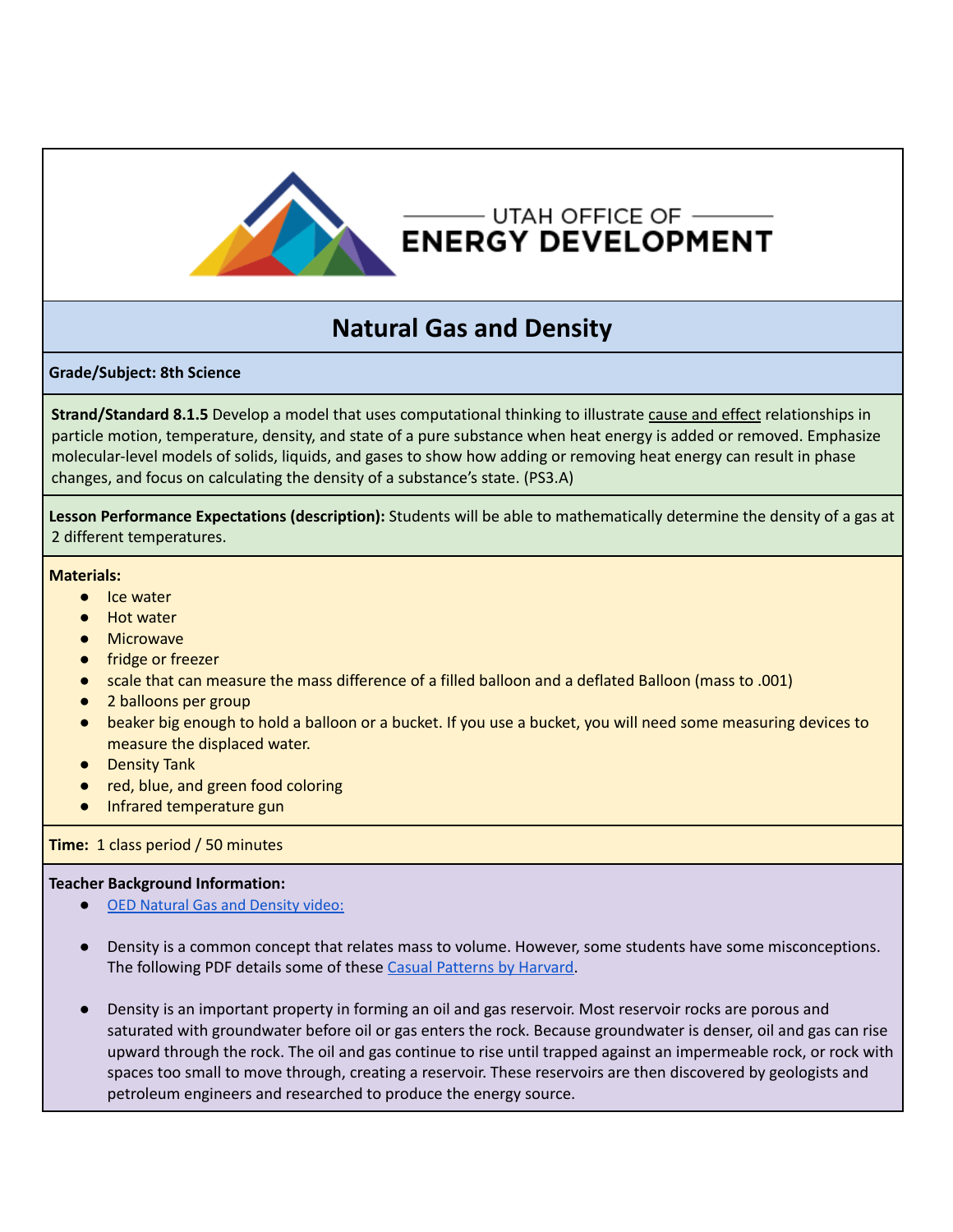- Natural gas is a type of hydrocarbon (fossil fuel) formed over millions of years from the remains of ancient sea plants and animals. It underwent multiple phase changes: solid to liquid to gas. Hydrocarbons were formed from prehistoric plants and animals that lived hundreds of millions of years ago. Over millions of years, the dead plants and animals slowly decomposed into organic materials and formed hydrocarbons. Certain types of hydrocarbons were formed depending on what combination of animal and plant debris was present, how long the material was buried, and what conditions of temperature and pressure existed when they were decomposing.
- Oil and natural gas were created from organisms that lived in the water and were buried under the ocean or river sediments. After the prehistoric seas and rivers vanished, heat, pressure, and bacteria combined to compress and heat the organic material under layers of sediment. In most areas, a thick liquid called oil formed first, but in deeper hotter regions further underground, the heating process continued until natural gas was formed. As the gas forms, it eventually rises above the oil because it is less dense. Natural gas can also be found in tiny pores or fractures in the rock. Sometimes the gas is dissolved in oil and must be extracted.
- Natural gas is a combination of gases [\(methane](https://utahenergyed.org/lessons/), [propane,](https://utahenergyed.org/lessons/) butane, and ethane), but over 80% of its makeup is methane gas. Methane (CH4), the natural gas we use to heat our homes and cook, is the cleanest and most efficient hydrocarbon. Its chemical makeup contains only one carbon atom for every four hydrogen atoms, releasing fewer carbon atoms during combustion. Methane is extremely flammable, and it is also tasteless, odorless, and colorless. A chemical called mercaptan is added to make it smell like rotten eggs to detect leaks more easily.
- Utah's conventional natural gas production is mostly concentrated within Uintah and Grand Counties to the east and Summit County to the north. Utah has 3 of the 100 largest natural gas fields in the country. In 2015, Utah ranked as the 12th largest natural gas producer in the United States (not including production in the Gulf of Mexico). (Source: Utah Geological Survey) This provides economic benefits for the region and the state.
- Natural gas is the cleanest burning hydrocarbon and has become a preferred fuel for electricity generation. Global demand is rising so quickly that producers are struggling to keep up. In the future, more natural gas will come from unconventional sources. Unconventional natural gas is more difficult and less economical to extract than conventional natural gas. However, unconventional wells are productive longer than conventional wells and can help sustain supply over a longer period. The gas is essentially the same substance as conventional natural gas and has the same uses, such as electricity generation, heating, cooking, transportation, and products for industrial and domestic use. New technologies are being developed to accurately estimate the amount of gas in these unconventional reservoirs and stimulate the reservoirs to produce the gas.

**Student Background Knowledge:** Students should have already had the experience of finding the volume of an object, using water displacement, finding mass, and calculating a density.

Teacher Step by Step: A 3-d lesson should insist students do the thinking. Provide time and space for the students **to experience the phenomenon and ask questions. The student sheet provided below provides guidance but is only an example of how students might respond.**

1. **Introduce** *Phenomenon:* Have students [watch](https://www.youtube.com/watch?v=DgVWbuFTd4c) this video, mute the film allowing the students to think. ( (1.49 minutes) If the teacher has the skills and equipment, they could demonstrate the video in class. If you are doing the demo in class, you will need an extra-large aquarium, some Dry Ice for each class, and balloons. Be aware of the safety procedures for using Dry Ice. Alternative Phenomenon - use the density tank, hot and cold water, food coloring, and Infrared temperature gun.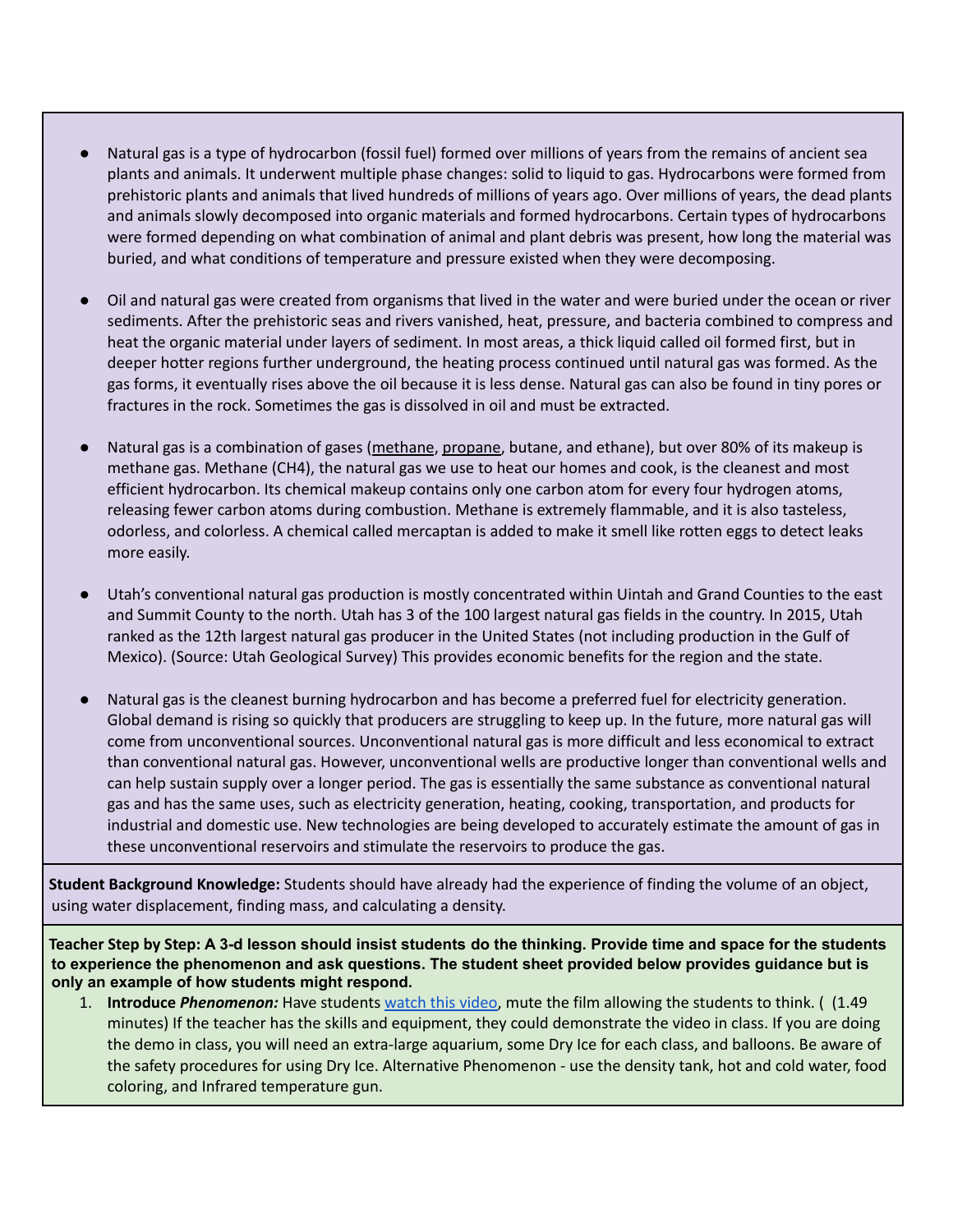- 2. Ask students what questions they have about the phenomenon. Have them record their questions on their student sheet. Ask several to state their questions out loud. Do not answer their questions.
- 3. Show students the picture of a natural gas reservoir. Discuss the formation of oil and natural gas. Ask students why Natural Gas is on top of the oil layer.



- 4. Challenge students to measure the density of a gas and how it changes with the addition of heat energy.
- 5. Provide Experiences that help students demonstrate other examples. To pique students' ideas, show them an empty balloon and a filled balloon and ask them to tell you how we can measure the properties of the gas inside the balloon (mass, volume, density). Give students time to respond and collect their ideas.

Students should have already completed a lab or seen a demonstration using water immersion to determine the volume of an irregular solid. This same method will be used to determine the volume of a gas. Students find the difference in the masses of the filled and empty balloon to calculate the density. Place the bucket in a large pan or device that catches the water (i.e., oil drip pan), then submerge the balloon into a full bucket; the water will run over the top. Measure water in the pan which gives the volume.

Instructions for Finding Volume

- Inflate the balloon and put it in a fridge for at least an hour. You can do this the day before.
- Fill the bucket with enough cold water to fully immerse the balloon.
- Fully immerse the balloon in the bucket of water. Using a marker, mark the level to which the water rises on the inside of the bucket.
- Remove the balloon. Using the measuring container, add water to the bucket until the water level reaches the mark.
- Record how much water was added in cubic centimeters; this is the volume of the air in the balloon.
- Sketch the balloon showing the particles of air as dots.
- Repeat this procedure after putting the same balloon in a microwave (20 seconds) or hot water before you measure its volume.

Finding the Mass and Density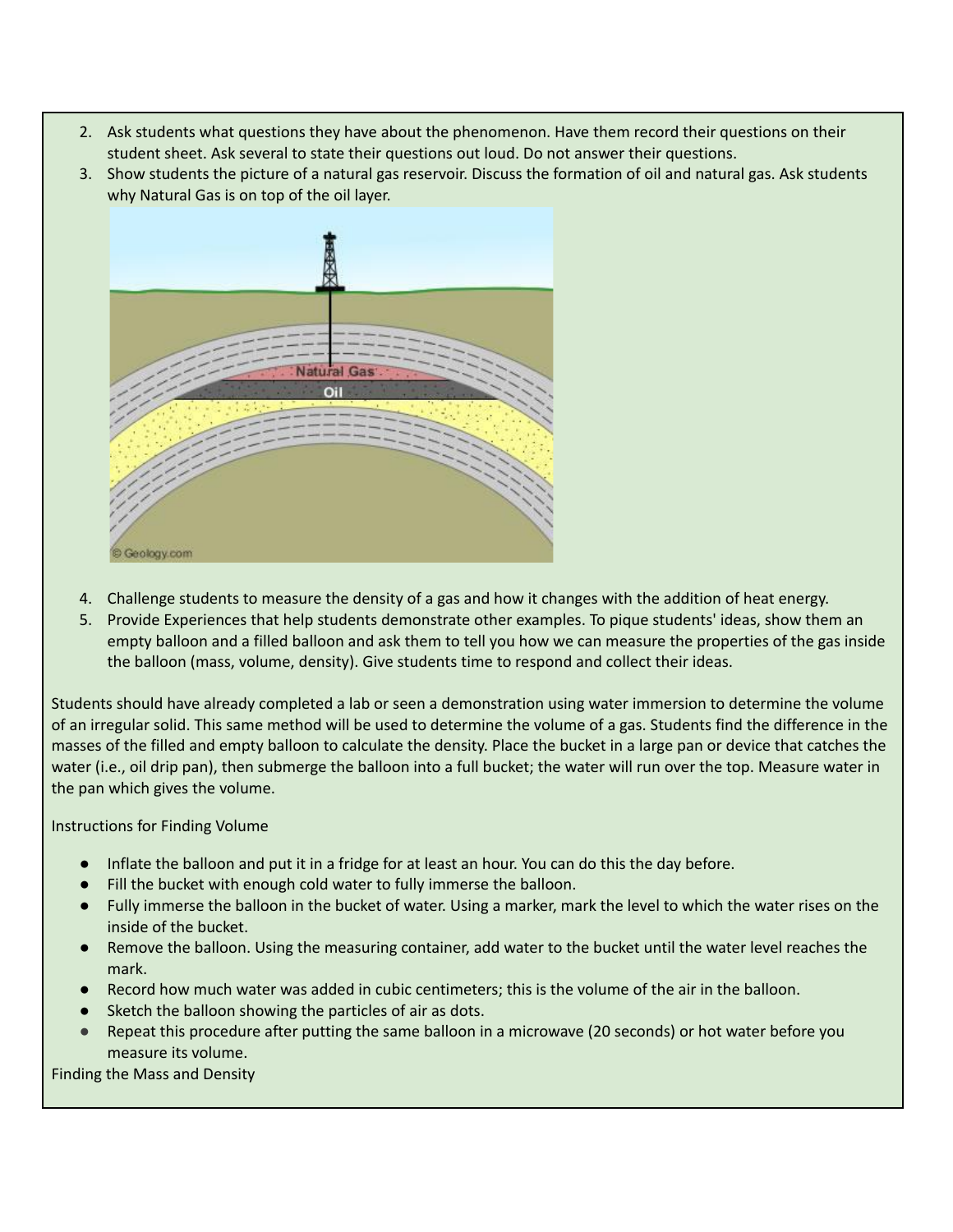- Dry the balloon completely.
- Place the balloon on the electronic balance, and record the mass in grams.
- Break the balloon close to the neck. Weigh the broken balloon, and record the mass in grams.
- Subtract the weight of the broken balloon from the weight of the balloon filled with air. This number is the air's mass. Record the mass in grams.
- Divide the mass by the volume. This number is the density of the air. Make sure that the density is expressed in grams per milliliter
- As a class, help them convert grams per milliliter to kilograms per cubic meter.

You might also try this as a "design a lesson: challenge students to come up with a procedure and test out their ideas.

#### **Assessment of Student Learning.**

Summarize your experiments using the following words: cause and effect, particle motion, temperature, density, heat energy, and gases:

State your **claim** of what happens to particles when you add heat energy.

List your **evidence** of why this happened.

Explain your **reasoning** for this phenomenon.

#### **Standardized Test Preparation:**



- 1. Why are the layers of rock, oil, and gas arranged in this typical pattern?
	- a. The rock holds the substances in place.\*
	- b. The natural gas has hit an impermeable rock layer.\*
	- c. The oil and natural gas are less dense than the saturated rock below.\*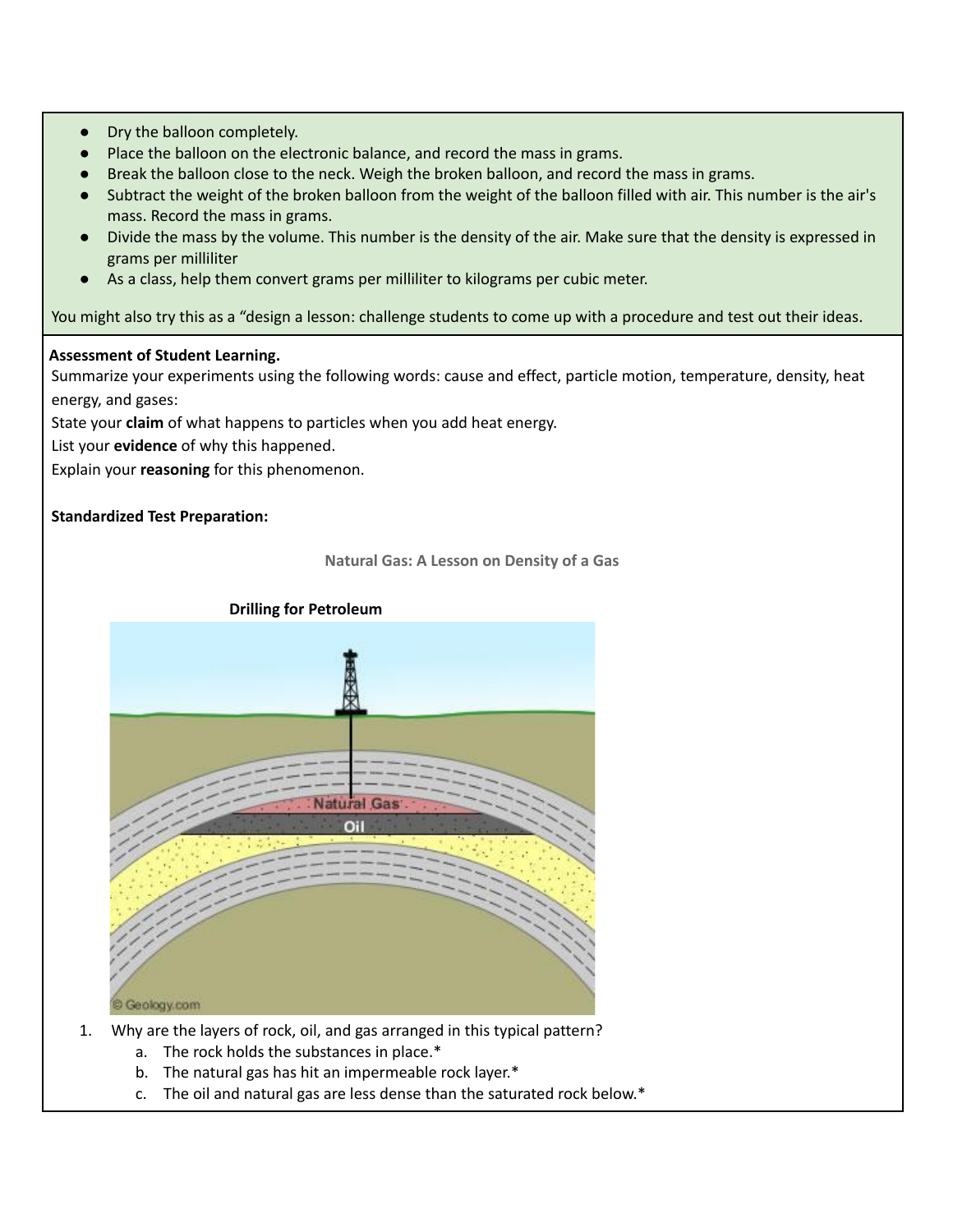d. The process of drilling the well changes the pressure underground.

| <b>Product</b> | Mass $(g)$ | Volume(cc) |
|----------------|------------|------------|
| х              | 14         | 20         |
|                | h          | 10         |
|                | 8.7        |            |

- 2. Rank the products by their densities from least dense to densest.
	- a. Y, Z, X
	- b. X, Z, Y
	- c. Y, Z, X
	- d. Y, X, Z\*

3. A student inflates a balloon and notices it sinks when let go. Why does a balloon filled by a person sink in the air? Choose all that apply.

- a. The plastic of the balloon adds mass.\*
- b. The air from the lungs is denser than room air.\*
- c. The warm temperature of the air from a body reduces density.
- d. The air in the balloon is under pressure and denser.\*
- 4. A balloon massed empty has a mass of 2 g. After it is blown up and tied off, its mass is 5 g. The balloon is immersed in water. The water level rises by 150 mL. What is the density of the gas in the balloon?
	- a. 0.02 g/mL\*
	- b. 0.03 g/mL
	- c. 3 g/mL
	- d. 5 g/mL

### **Extension of lesson:**

- 1. Research and compare Utah's natural gas production with international markets such as Israel and Argentina.
- 2. Have students interview someone working in the field or at a natural gas plant and share with the class.
- 3. Have students approximate the density of the air in the room. Give them the average density of air (1.29 kilograms per cubic meter) and have them calculate the rest. Here is a sample script. How Heavy is the Air in the room? Big Ideas: Air has mass. How much do you predict all the air in this room weighs? Let's find out:
	- a. Measure the length, width, and height in meters of the room for which you want the mass of air. For example your room has length =  $3.7$  m (12 ft), width =  $3$  m (10 ft), and height =  $4.3$  m (14 ft).
	- b. Compute the volume of your room in cubic meters by multiplying length x width x height. In the example, the volume is 3.7 m x 3 m x 4.3 m which equals 47.73 m^3 (cubic meters).
- 4. What will happen to the air density if the temperature in the room drops 30 degrees?

**Career Connections:** Potential careers related to this activity are Physicist, Chemist, and Laboratory Technician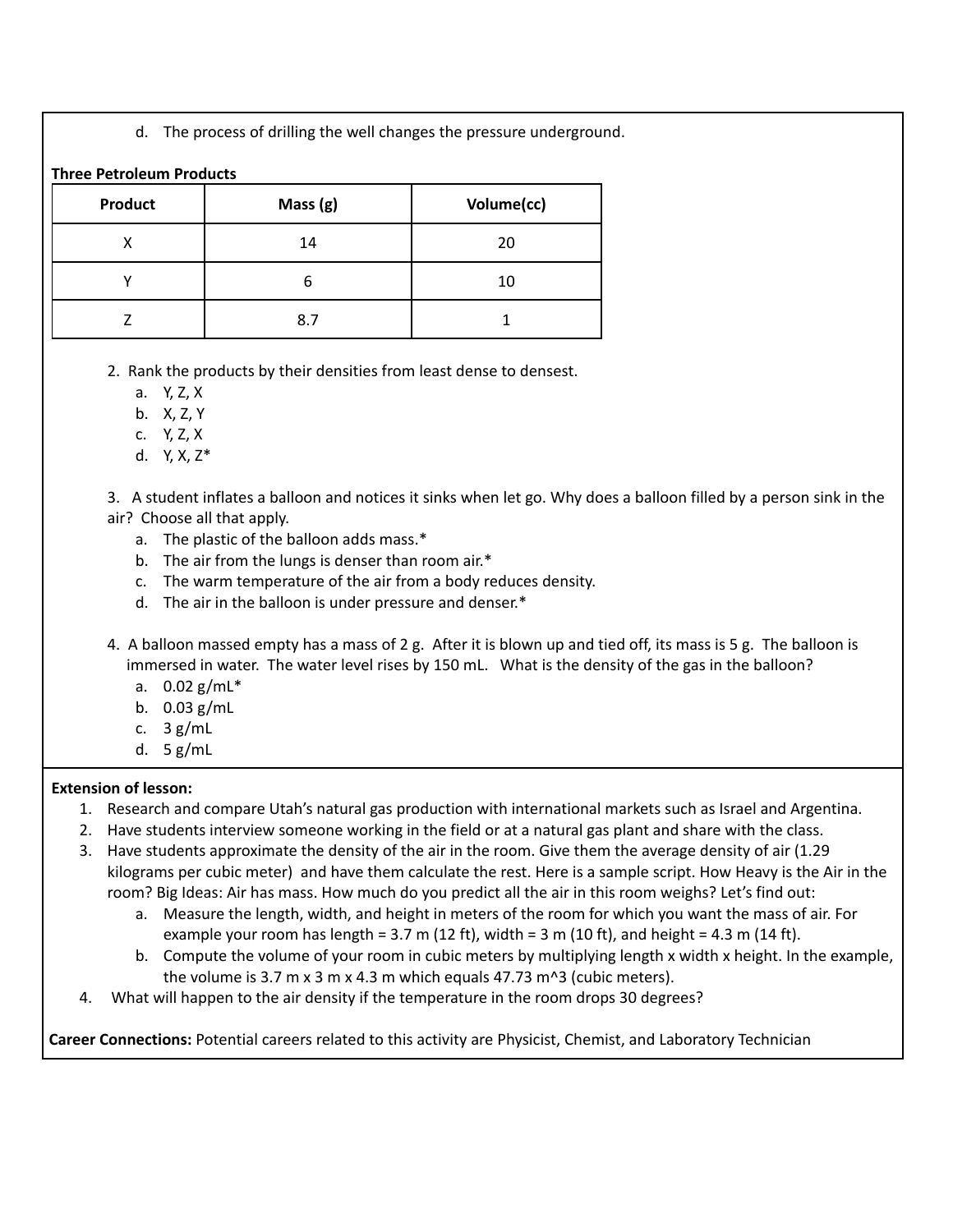# **Natural Gas: A Lesson on Density of a Gas**

**Name\_\_\_\_\_\_\_\_\_\_\_\_\_\_\_\_\_\_\_\_\_\_\_\_\_\_\_\_\_\_\_\_\_\_\_**

Phenomenon: Watch the phenomenon. Ask three questions about what they see. 1.

2.

3.

Look at the Natural Gas reservoir picture. Why do you think the gas is on top of the oil layer?

What challenges do you see in measuring the density of a gas?

**Pre-lab** questions:

- 1. What does it take to calculate density?
- 2. What is the formula for density?
- 3. Write a density problem of your own and answer.

Conduct the two experiments measuring the **air density** in the cold and hot balloons. Show your work.

Cold Balloon:

Warm Balloon: